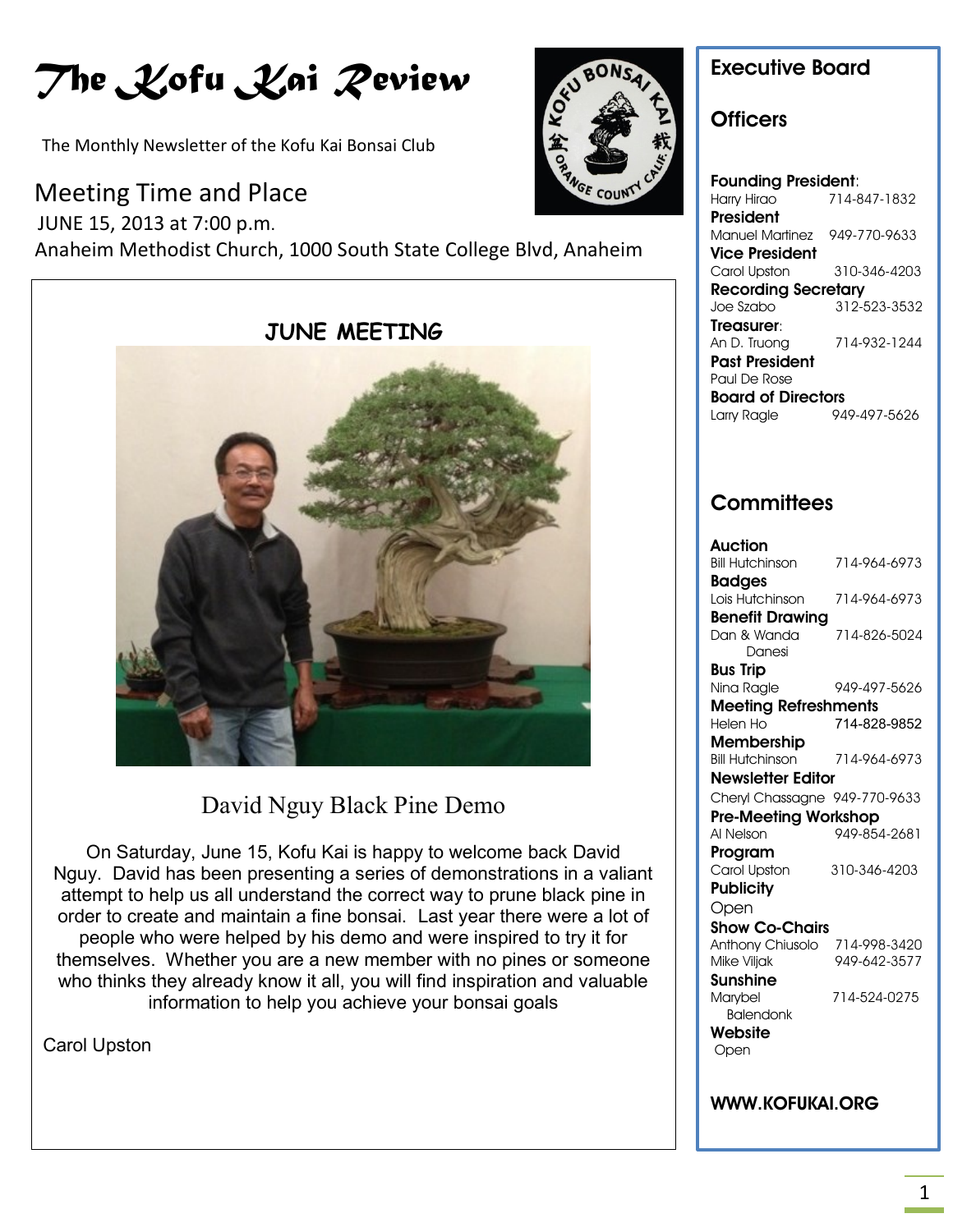## **May Meeting**



Last month Kofu members enjoyed a slide show and lecture by accomplished bonsai artist Cheryl Manning. Cheryl gave a very enjoyable and educational talk which focused on building ramification in deciduous and other broadleaf trees and also on leaf pruning techniques used in bonsai. We learned why we need to defoliate and how to go about doing it. She also shared some photos and memories of her time with the late bonsai master John Naka and showed in photos the long term development of some of his trees.

Cheryl also emphasized some health issues with bonsai, especially the need to keep the pot and roots cool in the heat of summer. The information Cheryl gave us is the kind of instruction that can help us all continue to improve the design and health of our trees.

Carol Upston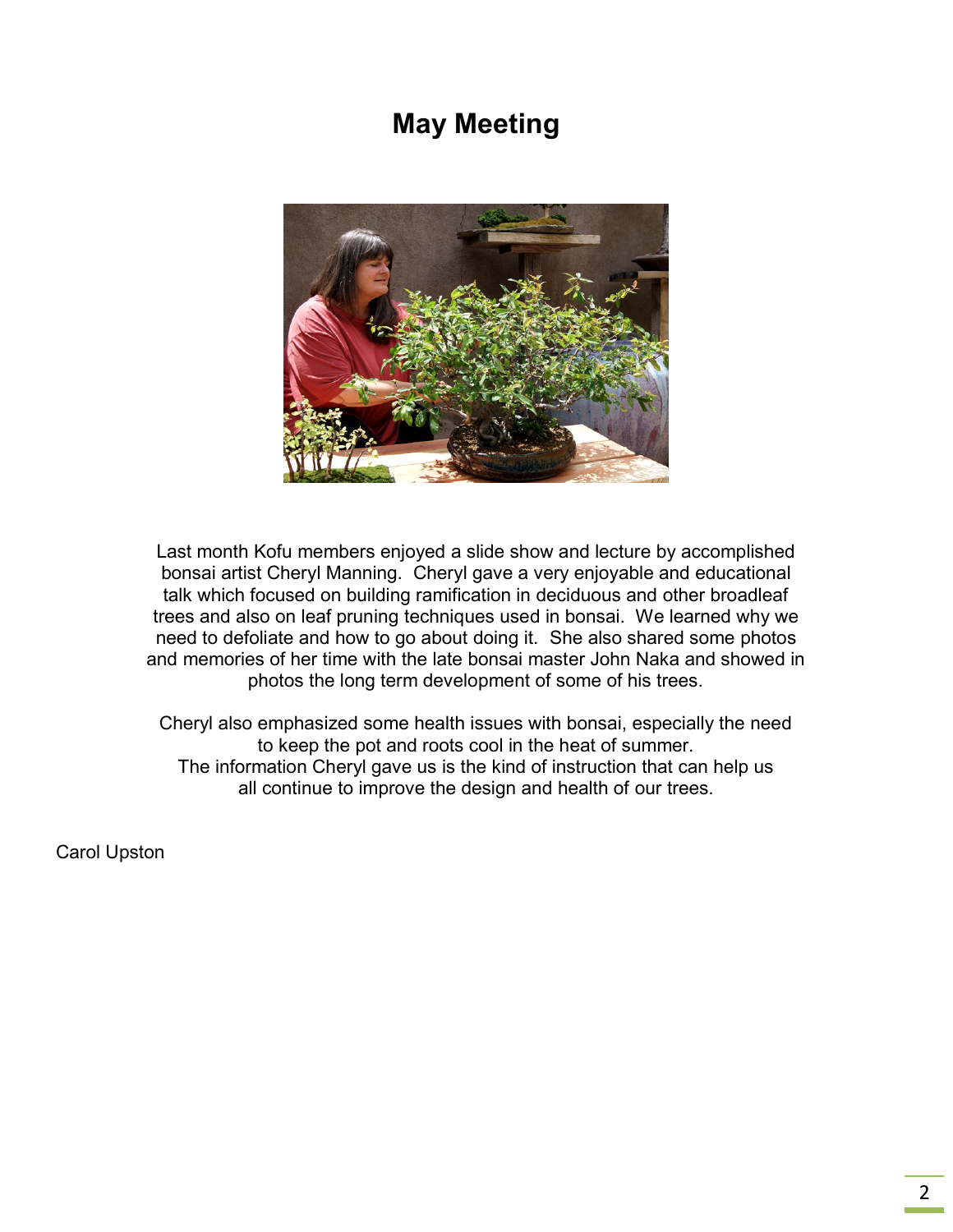### *SOMETHING SPECIAL FOR JUNE MEETING*

This month we will have David Nguy doing a demonstration. In addition, we have asked him and his wife June to set up a table or two to sell Bonsai related items to our members. They have tools, wire, soil and pots. If you have a special request please contact them at 714-914-7001



## Update on Herb Eisenberg

Well, great news, Herb came home on Wednesday afternoon and is watering his own bonsai trees. He is going to physical therapy daily and he and Judy have a helper to give them a hand. Herb will be able to chat on the phone soon, they just want to keep the calls brief for a while so he can build up strength. We wish him a speedy recovery.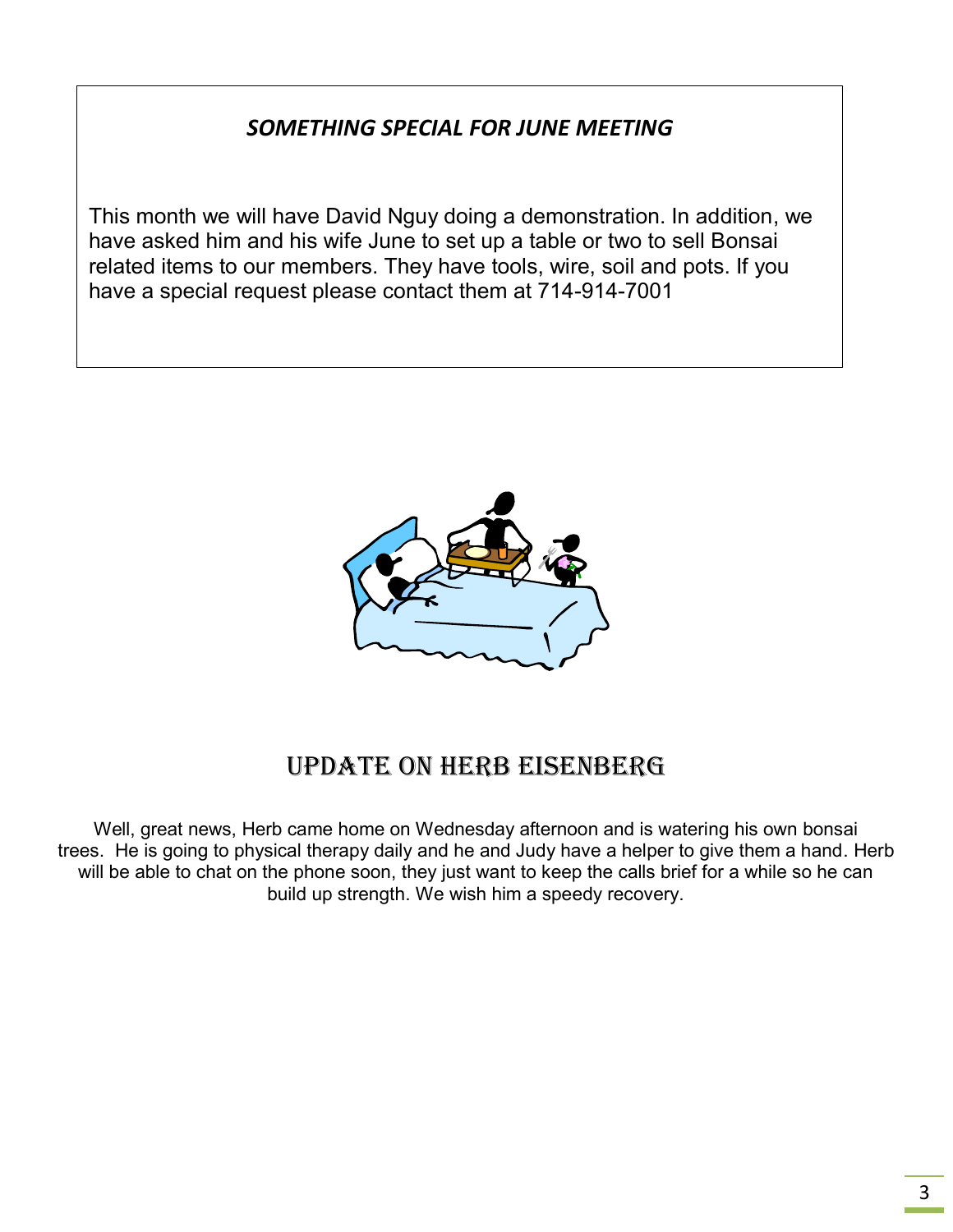## CONGRATULATIONS



Demo Tree Winner

BADGE WINNER

Linda Gonzalez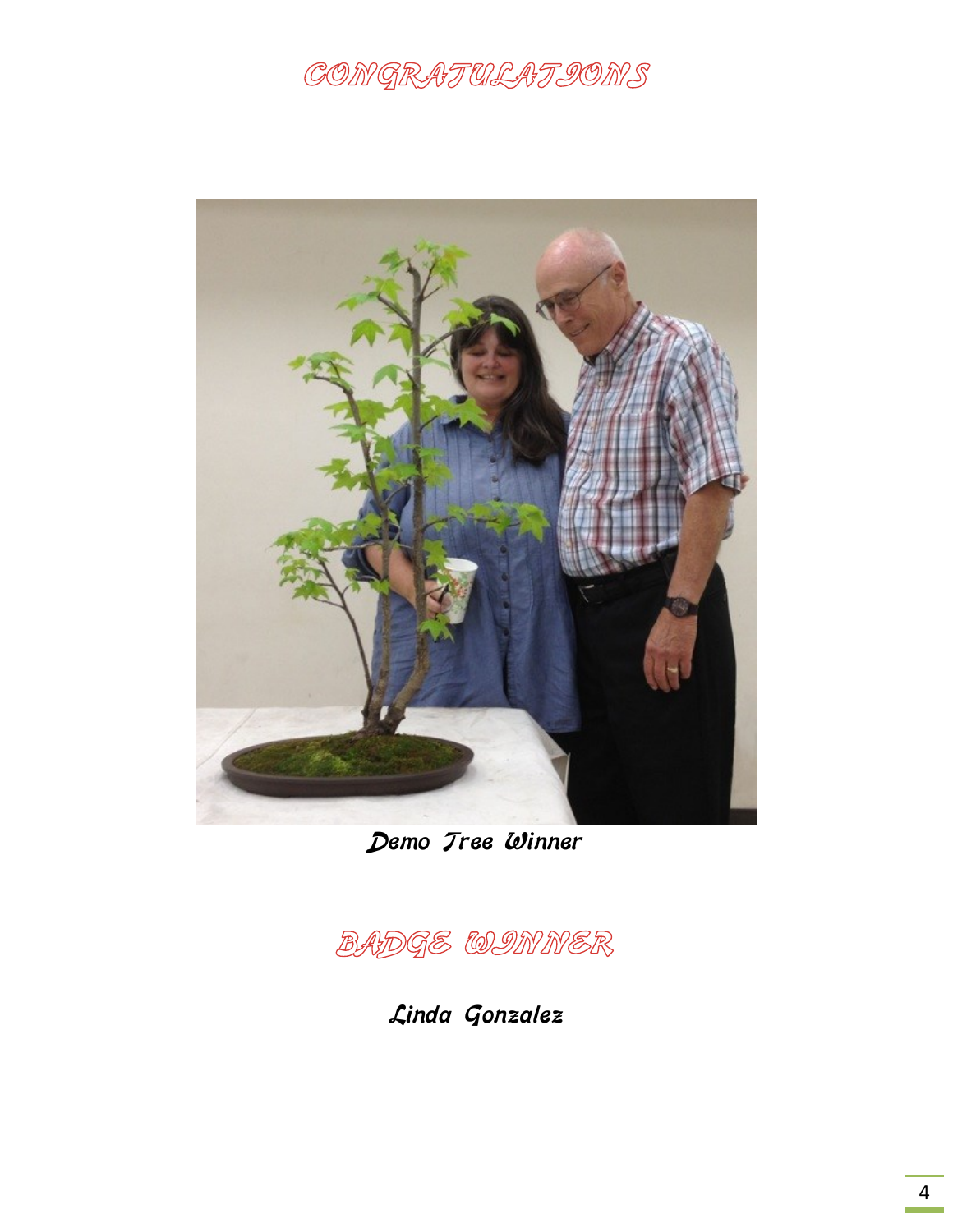**NEW MEMBERS WELCOME** 

## Jeffery HO

#### Say hello to them when you see them

#### **K O F U B ON S AI K A I - B ON SA I ID EA S**

#### **BY MARTY MANN**

#### **J U N E, 20 1 3**

The end of June or early July is a good time to remove large leaves from the maturing spring foliage. This routine, just short of actual leaf pruning encourages smaller leaves to remain in scale with the tree. Do not do leaf pruning on an annual basis. Trim selectively, in stages, when new growth has hardened.

Feed the tree well for at least two weeks late in May before cutting Maple, Elm, Liquid Amber and Gingko. Use a low nitrogen formula to restrain spurts of new growth. Don't water as much during this growing period. Don't prune flowering trees until after flowering in order to allow new flower buds to form in the warm summer months, before fall and winter. This can be the time for propagation by cuttings, planting seeds, and air-layering. Softwood cuttings are best taken from newly hardened wood. Try a group of cuttings with various diameters taken from a single variety of a tree to plant as a forest. Plan ahead and treat this group as a unit when it has rooted and begun to grow.

Harsh summer sun is coming. Guard against sunburn. Protect deciduous trees as well as bamboo, especially if you use an overhead watering system. Rotate your trees regularly for even light exposure.

Reduce feeding deciduous trees in mid-June and for the last half of the year to discourage large leaves. Fall colors will improve (if nature co-operates with some cool nights) if fertilizers being used are low in Nitrogen (N) and higher in Potash (K) and Phosphorus (P). Flowering and fruiting trees can use some bone meal along with the regular fertilizing schedule.

With the renewal of active growth in May and into June so should attention be made to these ugly predators, insects and fungus. Aphids will multiply actively in warm weather. Fruit flies are attracted to the new young growth as the sugary sap flows. Continue your program of constant attention by the application of good commercial insecticides and fungicides. Check the underside of your leafy trees - a favorite hiding place for insect eggs and larvae growth. When you spray you must cover the upper and lower surfaces as well as the woody branches and trunk areas. While regularly scheduled spraying is the usual recommendation, it should be noted that too strong a chemical mixture can often do more harm than good. Don't overdo while emphasis is always on bugs and spores, attention should also be given to the accumulation of "trash" in your pots and in your growing containers. Keep your surfaces clean to discourage the harboring of unwanted tenants. Keep pulling those aggressive weeds that seem to find a home in well fed plants in containers. Get them out before they become too much a part of your root ball.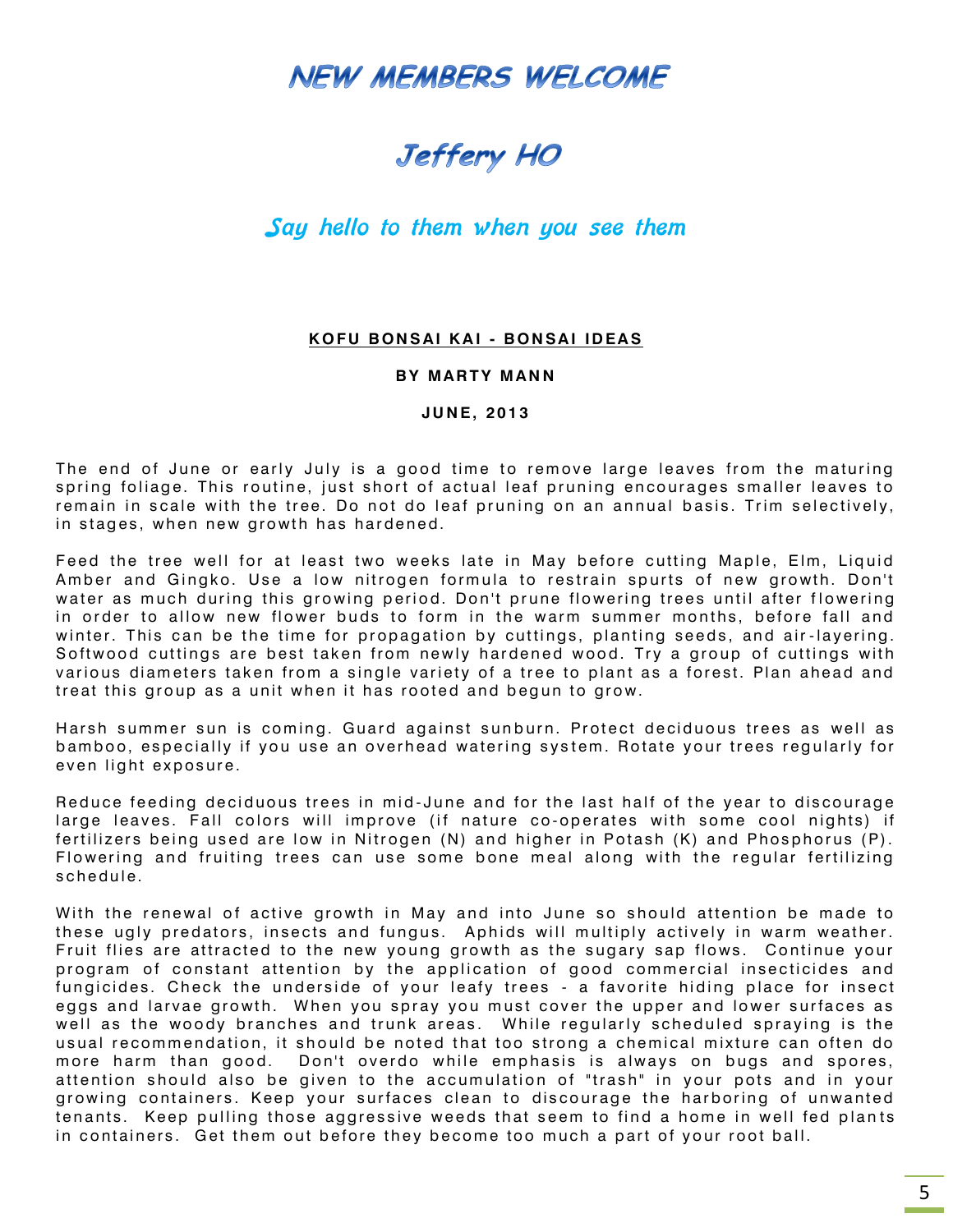Proper consideration to light conditions of each of your trees is very important during this active growing season. Keeping material in a sheltered or shaded area can produce lanky and weak growth. If the weather becomes excessively warm then the deciduous trees should be protected from too much hot sun. Conversely, conifers and evergreen junipers will benefit from substantial exposure to full sun which will create harder and firmer foliage. Do not react to the theory that the sun is harmful. The only negative effect of this exposure is the increased evaporation and excessive moisture loss. You must compensate for the benefit of good light by adjusting your watering schedules. Most of your trees will thrive in the warmer weather, however special care must be applied to the leafy Maples, Birch, and Liquid Ambers whose surfaces should not be wetted and allowed to broil.

Spring has sprung. Now be attentive to the maturing bonsai as they face the oncoming summer conditions.

HAIKU POEM:

**Soft** hills of clouds drifting by Warm days, sunlit skies With comfort and nurturing

#### **By Marty Mann**

This article has been extracted from the recently published book called 'Bonsai Ideas'.© By Marty Mann. Material is not to be copied without publisher or author's permission **J u n e - 201 3**

## **UP COMING EVENTS**

**Bowers Museum Show, September 10-15**. Please mark this on your calendar and start preparing your tree. If you wish to display please contact our show chair people Anthony Chiusolo or Michael Viljak. For those who displayed last year and wish to do so again please have a different tree as we will be having the show professionally photographed, for a new calendar and upcoming book

#### **June 15 and 16, 2013: La Cañada Flintridge, California**

**Descanso Bonsai Society:** Annual Show at Descanso Gardens, 1418 Descanso Drive. Hours are 9 AM – 5 PM, with Demonstrations 11 AM and 1 PM each day. Sales area open to the public. Admission to the exhibition is free with admission to Descanso Gardens. A Saturday night reception 6 PM – 9 PM includes light refreshments, auction and raffle. For more information contact Michael Jonas at (818) 775- 0813